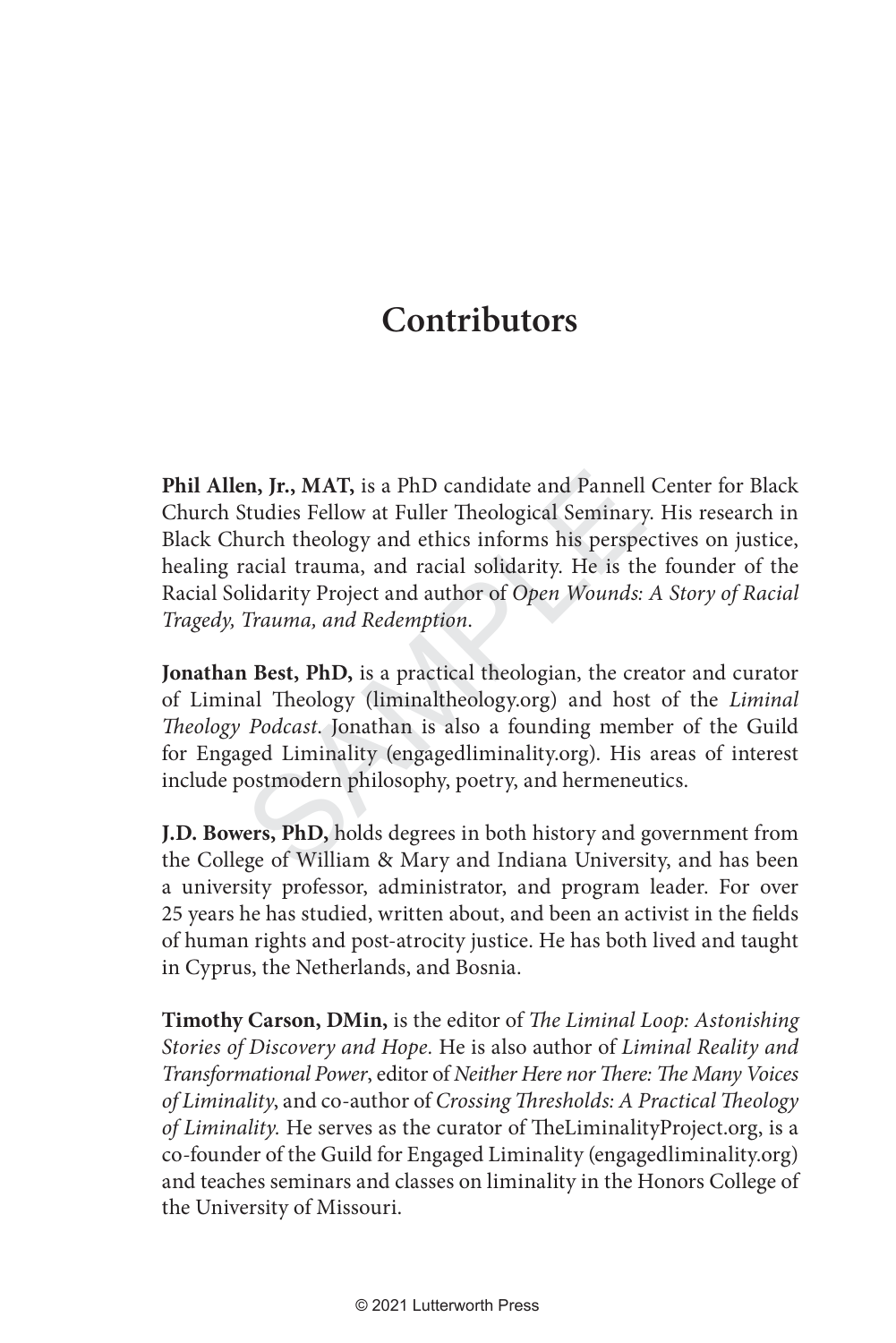**Júlia Coelho, MA,** is pursuing a PhD in Musicology and DMA in Vocal Performance at the University of North Texas where she serves as the journal editor of *Harmonia*. Originally from Portugal, Júlia brings her academic background in philosophy, music, and languages to peer-reviewed publications in English, Italian and Portuguese on several master works. In addition to her research activity, she works as a professional musician and piano and voice teacher.

**Elizabeth Coombes, PhD,** teaches at the University of South Wales and has been a music therapist for over 20 years. The scope of her work has included in-patient adolescents in a mental health clinic and premature babies and their parents in special educational schools. She is the author of a variety of academic papers that explore the societal impact of music therapy for clients, caregivers, educators and other professionals, and her training in the Bonny Method of Guided Imagery and Music has integrated liminality into her personal and professional life.

of academic papers that explore the societal in<br>clients, caregivers, educators and other profe<br>is in the Bonny Method of Guided Imagery a<br>minality into her personal and professional li<br>-**Ruskin, MA**, is an artist, writer, **Louise Fago-Ruskin, MA,** is an artist, writer, and lecturer in Photography and Critical and Contextual studies at Plymouth College of Art in Devon, England. She has exhibited both nationally and internationally in exhibitions such as the Hyères International Festival of Fashion and Photography, the Arles Photography Open Salon, the Parallax Art Fair (La Galleria, London) and La Gallerie Sakura in Paris. Her works have also been nominated for a variety of awards, including *Foam* magazine's "What's Next?: A Search into the Future of Photography."

**Mary Farrell, PhD,** is a retired professor of English literature at the Universitat Jaume I, Castellón, Spain. She is a poet and essayist whose main research includes American literature, silence in communication, and cultural studies, especially related to microhistory and transculturation. Her publications include numerous books, reviews, essays, and poetry.

**Susan Franck, MSW,** is a practicing clinician and facilitates dream and other soul-centered groups in Columbia, Missouri. She has studied Jung since 2005 and is an Analyst in Training with the Inter-regional Society of Jungian Analysts.

**Justine Huxley, PhD,** is the CEO of St. Ethelburga's Centre for Reconciliation and Peace in London, a community that builds resilience for times of social and ecological breakdown. Justine's work centers on inspiring people to bridge divisions, love Earth, and recognize the links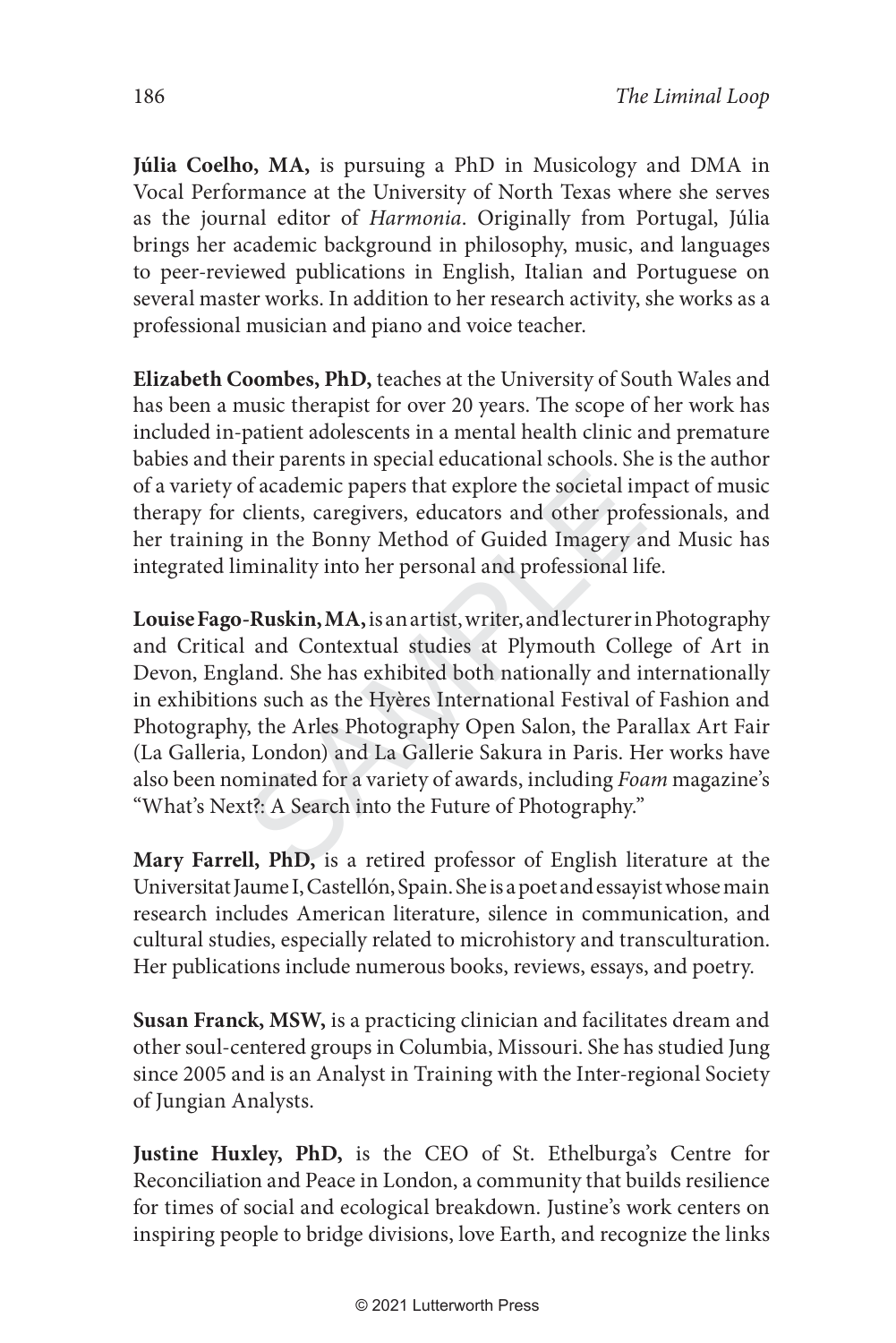between those two most urgent tasks. She is the editor of *Generation Y, Spirituality and Social Change*. She is a follower of the Sufi tradition and has been leading meditation and dreamwork groups for many years.

**Gabrielle Malfatti, EdD,** is the Director of Global Engagement and Associate Teaching Professor of Educational Leadership at the University of Missouri. She is recipient of the 2019 Patrick J. Moreo Global Education Leadership Award, serves on the Editorial Review Board of the *Journal of Global Education and Research*, and as a founding board member for Vidyashilp University in Bangalore, India. She is the editor of *People Centered-Approaches Toward the Internationalization of Higher Education* published in 2020 by IGI Global.

cGee, MS, is the Director of Development and<br>ACE, a community development organizat<br>Though his professional degree is in Organizat<br>rests have also included art, photography,<br>and rock climbing. He is presently opening a co<br> **David McGee, MS,** is the Director of Development and Communication for ENLACE, a community development organization based in El Salvador. Though his professional degree is in Organizational Leadership, his interests have also included art, photography, biblical studies, surfing, and rock climbing. He is presently opening a community-based rock-climbing gym.

**Jenny McGee, BA,** studied with award-winning designer/illustrator Mirko Ilić and her mixed media paintings are displayed in numerous private galleries. Jenny's work focuses on the pathway through trauma to artistic beauty and self-knowledge where brokenness is transformed into wholeness.

**Carrie Newcomer** is a songwriter, recording artist, poet, performer, and activist. Described as a "prairie mystic" by *The Boston Globe*, she has nineteen nationally released recordings, two books of poetry and essays, earned an Emmy for her PBS special, *An Evening with Carrie Newcomer*, and is the recipient of the 2019 Shalem Institute's Contemplative Voices Award. Carrie has joined Parker J. Palmer on *Th e Growing Edge* podcast and was named by *Spirituality and Health* magazine as one of the top ten spiritual leaders for the next 20 years.

Katie Potapoff, MFA, is from Canada and currently completing her practice-led PhD at DJCAD, University of Dundee, Scotland. She works intuitively across mediums, such as drawing, installation, writing, fiber, and clay. At the center of her practice is an exploration of the space in-between. She was awarded the Canada Council for the Arts 'Explore and Create' grant to fund her residency on the Isle of Iona.